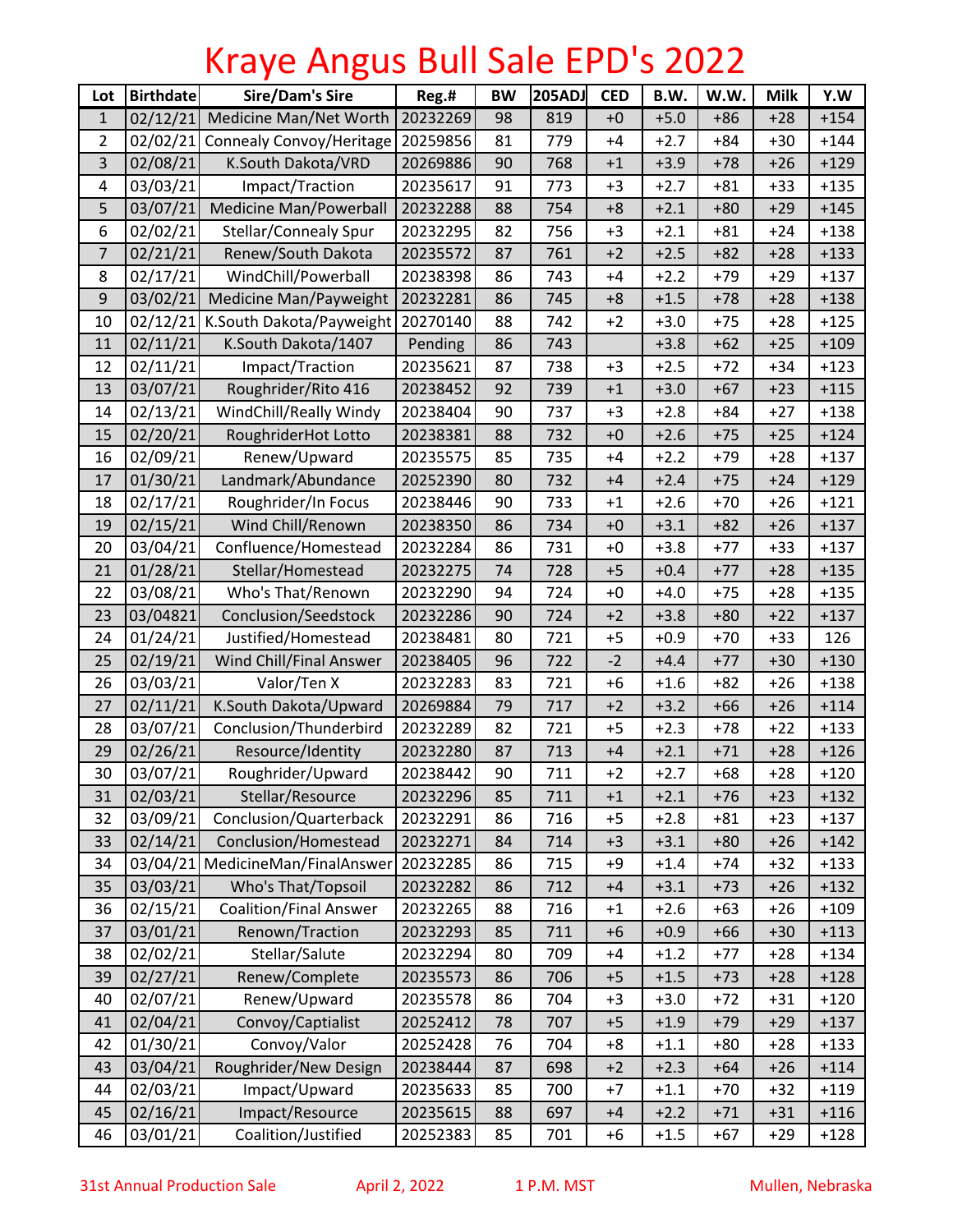## Kraye Angus Bull Sale EPD's 2022

| Lot | <b>Birthdate</b> | Sire/Dam's Sire                           | Reg.#    | <b>BW</b> | 205ADJ | <b>CED</b>  | B.W.   | W.W.  | Milk  | Y.W    |
|-----|------------------|-------------------------------------------|----------|-----------|--------|-------------|--------|-------|-------|--------|
| 47  |                  | 02/23/21 Confluence/UltimateAnswer        | 20232278 | 84        | 703    | $+2$        | $+3.1$ | $+73$ | $+31$ | $+128$ |
| 48  | 02/22/21         | Coalition/Homegrown                       | 20252307 | 85        | 692    | $+6$        | $+2.0$ | $+64$ | $+28$ | $+118$ |
| 49  | 02/21/21         | Impact/Identity                           | 20235618 | 85        | 693    | $+5$        | $+1.6$ | $+71$ | $+32$ | $+119$ |
| 50  | 01/27/21         | Landmark/Thunderbird                      | 20252365 | 84        | 695    | $+3$        | $+2.6$ | $+69$ | $+21$ | $+119$ |
| 51  | 02/20/21         | Renew/BrokenBow                           | 20235445 | 82        | 687    | $+5$        | $+1.2$ | $+76$ | $+27$ | $+125$ |
| 52  | 01/25/21         | Stellar/Salute                            | 20243859 | 77        | 686    | $+5$        | $+0.6$ | $+74$ | $+27$ | $+129$ |
| 53  | 02/12/21         | Wind Chill/Franklin 619                   | 20238401 | 90        | 690    | $+1$        | $+3.4$ | $+76$ | $+25$ | $+127$ |
| 54  | 02/01/21         | Roughrider/Bismarck                       | 20232265 | 87        | 690    | $+1$        | $+2.6$ | $+63$ | $+26$ | $+109$ |
| 55  | 02/14/21         | MedicineMan/Complete                      | 20232270 | 85        | 685    | +9          | $+2.0$ | $+69$ | $+32$ | $+128$ |
| 56  | 02/11/21         | WindChill/BrokenBow                       | 20232267 | 88        | 688    | $+4$        | $+2.3$ | $+79$ | $+26$ | $+136$ |
| 57  | 02/03/21         | Impact/Chisum                             | 20235630 | 82        | 681    | $+5$        | $+2.3$ | $+69$ | $+30$ | $+118$ |
| 58  | 02/22/21         | Roughrider/Payweight                      | 20238374 | 86        | 678    | $+2$        | $+2.3$ | $+68$ | $+26$ | $+122$ |
| 59  | 02/18/21         | Roughrider/Resource                       | 20238336 | 86        | 681    | $+1$        | $+2.4$ | $+68$ | $+24$ | $+118$ |
| 60  | 02/20/21         | K.South Dakota/Franklin                   | 20270138 | 88        | 678    | $+3$        | $+2.7$ | $+72$ | $+29$ | $+120$ |
| 61  | 02/27/21         | Renew/Dollar up                           | 20235567 | 86        | 679    | $+3$        | $+2.3$ | $+76$ | $+27$ | $+128$ |
| 62  | 02/24/21         | WindChill/Commando                        | 20238397 | 84        | 683    | $+4$        | $+2.3$ | $+76$ | $+28$ | $+132$ |
| 63  | 02/03/21         | Landmark/ConnealySpur                     | 20252395 | 80        | 683    | $+6$        | $+2.4$ | $+71$ | $+23$ | $+123$ |
| 64  | 02/21/21         | Renown/Poss Element                       | 20235470 | 86        | 681    | $+4$        | $+1.7$ | $+74$ | $+26$ | $+128$ |
| 65  | 03/03/21         | Renew/HooverDam                           | 20235574 | 88        | 675    | $+2$        | $+2.8$ | $+73$ | $+28$ | $+126$ |
| 66  | 02/20/21         | Coalition/Payweight                       | 20252366 | 84        | 673    | $+8$        | $+1.0$ | $+65$ | $+28$ | $+120$ |
| 67  | 03/01/21         | K.SouthDakota/Upward                      | 20270157 | 86        | 674    | $+4$        | $+2.8$ | $+67$ | $+27$ | $+117$ |
| 68  | 02/14/21         | MedicineMan/RightTime                     | 20232272 | 86        | 675    | $+7$        | $+2.4$ | $+69$ | $+29$ | $+124$ |
| 69  | 02/17/21         | Conclusion/Abundance                      | 20232277 | 82        | 671    | $+4$        | $+2.8$ | +73   | +23   | $+127$ |
| 70  | 02/17/21         | WindChill/In Focus                        | 20238402 | 85        | 672    | $+4$        | $+1.6$ | $+70$ | $+27$ | $+117$ |
| 71  | 02/20/21         | WindChill/Topsoil                         | 20238348 | 84        | 668    | $\text{-}1$ | $+3.5$ | $+78$ | $+25$ | $+131$ |
| 72  |                  | 02/07/21 K.SouthDakota/ApexWindy          | 20270152 | 86        | 699    | $+2$        | $+2.7$ | $+64$ | $+28$ | $+106$ |
| 73  | 02/16/21         | WindChill/ConnealySpur                    | 20238351 | 87        | 667    | $+3$        | $+3.3$ | $+74$ | $+29$ | $+127$ |
| 74  | 02/21/21         | Roughrider/Thunder                        | 20238385 | 80        | 665    | $+4$        | $+0.7$ | $+64$ | $+25$ | $+110$ |
| 75  |                  | 02/12/21 K.SouthDakota/ApexWindy          | 20270149 | 88        | 669    | $-1$        | $+3.4$ | $+65$ | $+24$ | $+104$ |
| 76  |                  | 02/17/21 MedicineMan/PossElement 20232276 |          | 87        | 662    | $+7$        | $+2.4$ | $+73$ | $+29$ | $+135$ |
| 77  | 01/30/21         | Landmark/Capitalist                       | 20252393 | 80        | 658    | $+7$        | $+1.2$ | $+66$ | $+22$ | $+115$ |
| 78  | 02/03/21         | Justified/Valor                           | 20238484 | 80        | 664    | $+7$        | $+0.8$ | $+66$ | $+29$ | $+116$ |
| 79  | 02/11/21         | Roughrider/NetWorth                       | 20238447 | 87        | 662    | $+1$        | $+3.1$ | $+57$ | +27   | $+98$  |
| 80  | 01/29/21         | Justified/Quarterback                     | 20238480 | 77        | 660    | $+7$        | $+0.3$ | $+74$ | $+27$ | $+124$ |
| 81  | 02/02/21         | Coalition/Identity                        | 20252413 | 83        | 660    | $+7$        | $+1.0$ | $+58$ | $+29$ | $+111$ |
| 82  | 01/30/21         | Landmark/Seedstock                        | 20252370 | 80        | 658    | $+5$        | $+2.0$ | $+67$ | $+21$ | $+117$ |
| 83  | 01/31/21         | Landmark/Transformer                      | 20252368 | 85        | 660    | $+4$        | $+2.9$ | $+70$ | $+20$ | $+122$ |
| 84  | 02/11/21         | Roughrider/Traveler                       | 20238445 | 84        | 652    | $+2$        | $+2.2$ | $+58$ | $+25$ | $+105$ |
| 85  | 01/29/21         | Justified/Abundance                       | 20238478 | 85        | 656    | $+3$        | $+1.8$ | $+65$ | $+28$ | $+116$ |
| 86  | 02/23/21         | Conclusion/Capitalist                     | 20232279 | 83        | 657    | $+5$        | $+2.8$ | $+73$ | $+23$ | $+130$ |
| 87  | 02/19/21         | Renew/South Dakota                        | 20235570 | 85        | 656    | $+2$        | $+2.7$ | $+74$ | $+25$ | $+127$ |
| 88  | 02/11/21         | <b>Coalition/Image Maker</b>              | 20252445 | 83        | 652    | $+10$       | $+0.2$ | $+56$ | $+27$ | $+102$ |
| 89  | 02/23/21         | Roughrider/Innovation                     | 20238378 | 87        | 650    | $+0$        | $+2.6$ | $+66$ | $+23$ | $+117$ |
| 90  | 02/09/21         | Impact/Franklin                           | 20235625 | 86        | 645    | $+6$        | $+1.7$ | $+62$ | $+28$ | $+102$ |
| 91  | 02/21/21         | Coaliton/Justified                        | 20252386 | 83        | 651    | $+8$        | $+0.8$ | $+58$ | $+29$ | $+110$ |
| 92  | 02/24/21         | WindChill/Innovation                      | 20238400 | 87        | 647    | $+1$        | $+2.9$ | $+72$ | $+27$ | $+124$ |